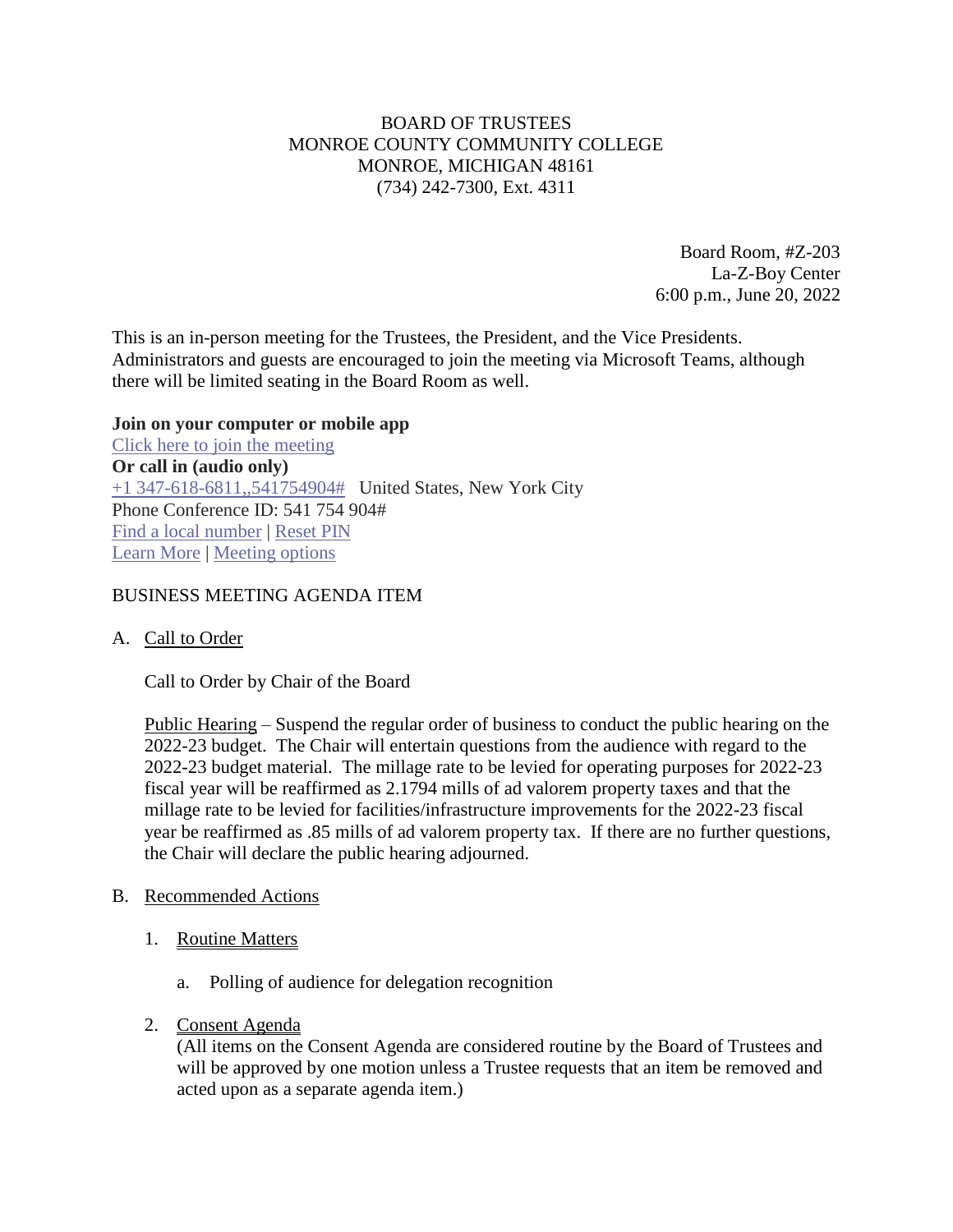- B. 2. a. (1) Approval of the May 23, 2022 minutes of the regular meeting and the June 6, 2022 minutes of the study meeting of the Board of Trustees (enclosures)
- B. 2. a. (2) Authorization for the President to Execute an Administrative Contract (enclosure)

Recommended motion: "*that the Board authorizes the President to execute a one year non-continuing contract for the following administrator:*

*Anthony Quinn Director of Upward Bound Effective August 31, 2022, through September 1, 2023."*

B. 2. a. (3) Authorization for the President to Execute an Administrative Contract (enclosure)

Recommended motion: "*that the Board authorizes the President to execute a oneyear probationary administrative contract for the following administrator:*

*Dana Blair Director of Financial Services Effective July 5, 2022, through June 30, 2023*

- 3. Old Business None
- 4. New Business
- B. 4. a. (1) Resolution to Adopt the 2022-23 Budget and Reaffirm Millage Rate (to be delivered under separate cover – Board members only)

Recommended motion: *"that the 2022-23 MCCC budget be approved as presented and that the millage to be levied for operating purposes for the 2022-23 fiscal year be reaffirmed as 2.1794 mills of ad valorem property tax and that the millage rate to be levied for facilities/infrastructure improvements for the 2022-23 fiscal year be reaffirmed as .85 mills of ad valorem property tax."*

B. 4. a. (2) Proposed Policy Revision – Policy 2.19, Management Salary Schedule (enclosure)

Recommended motion: *"that Policy 2.19, Management Salary Schedule, be revised as presented."*

B. 4. a. (3) Proposed Policy Revision – Policy 11.00, Adjunct Faculty Salary Schedule (enclosure)

> Recommended motion: *"that Policy 11.00, Adjunct Faculty Salary Schedule, be revised as presented."*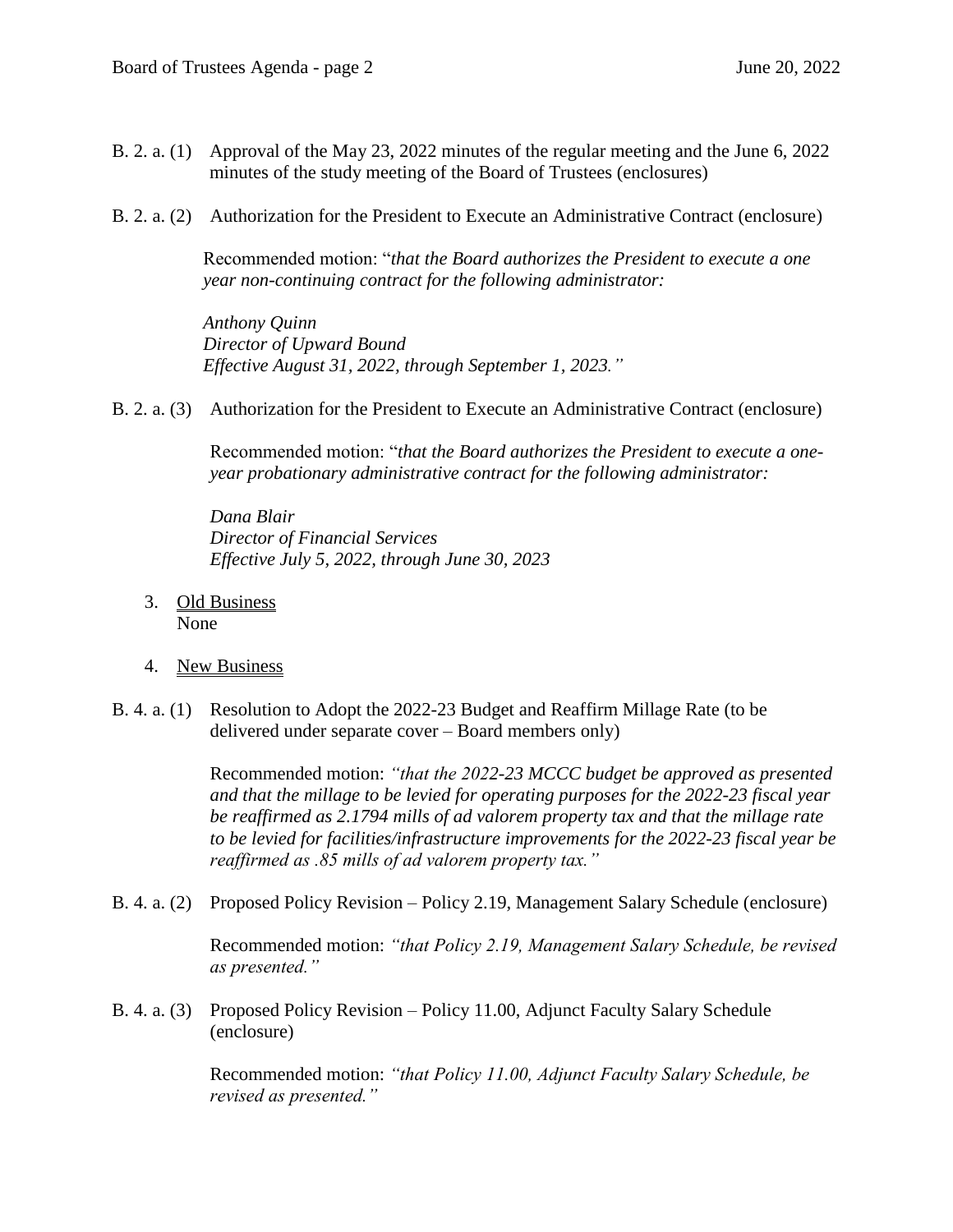B. 4. a. (4) Proposed Policy Revision – Policy 12.05, Professional Staff Salary Schedule (enclosure)

> Recommended motion: *"that Policy 12.05, Professional Staff Salary Schedule, be revised as presented."*

B. 4. a. (5) Board of Trustees Schedule of Meetings for the Fiscal Year 2022-23

Recommended motion: *"that the schedule of meetings of the Board of Trustees for the fiscal year 2022-23 be adopted as follows: Time: 6:00 p.m. Place: Board of Trustees Room, Z-203\* La-Z-Boy Center* 

*\*The April 24, 2023, meeting will be held at the MCCC Whitman Center, 7777 Lewis Avenue, Temperance, Michigan.*

*Monday, September 26, 2022 Monday, March 27, 2023 Monday, November 28, 2022 Monday, May 22, 2023 Monday, January 23, 2023 Monday, June 26, 2023." Monday, February 27, 2023*

*Monday, October 24, 2022 \*Monday, April 24, 2023 (Whitman)*

B. 4. a. (6) MCCA Representation for 2022-2023

Recommended motion: "*that the following individuals be designated to represent the Board before the Michigan Community College Association Board of Directors for the 2022-23*

*Trustee Director \_\_\_\_\_\_\_\_\_\_\_\_\_\_\_\_\_\_\_\_\_\_\_ Alternate Trustee Director \_\_\_\_\_\_\_\_\_\_\_\_\_\_\_\_\_\_\_\_\_\_\_ President Director Dr. Kojo A. Quartey."*

- C. Information and Proposals
	- 1. Delegation NONE
	- 2. Non-staff Communications and Reports NONE
	- 3. President and Staff
- C. 3. a. (1) Probationary Administrative Contract, Non-continuing Contract Renewal, Resignations, etc.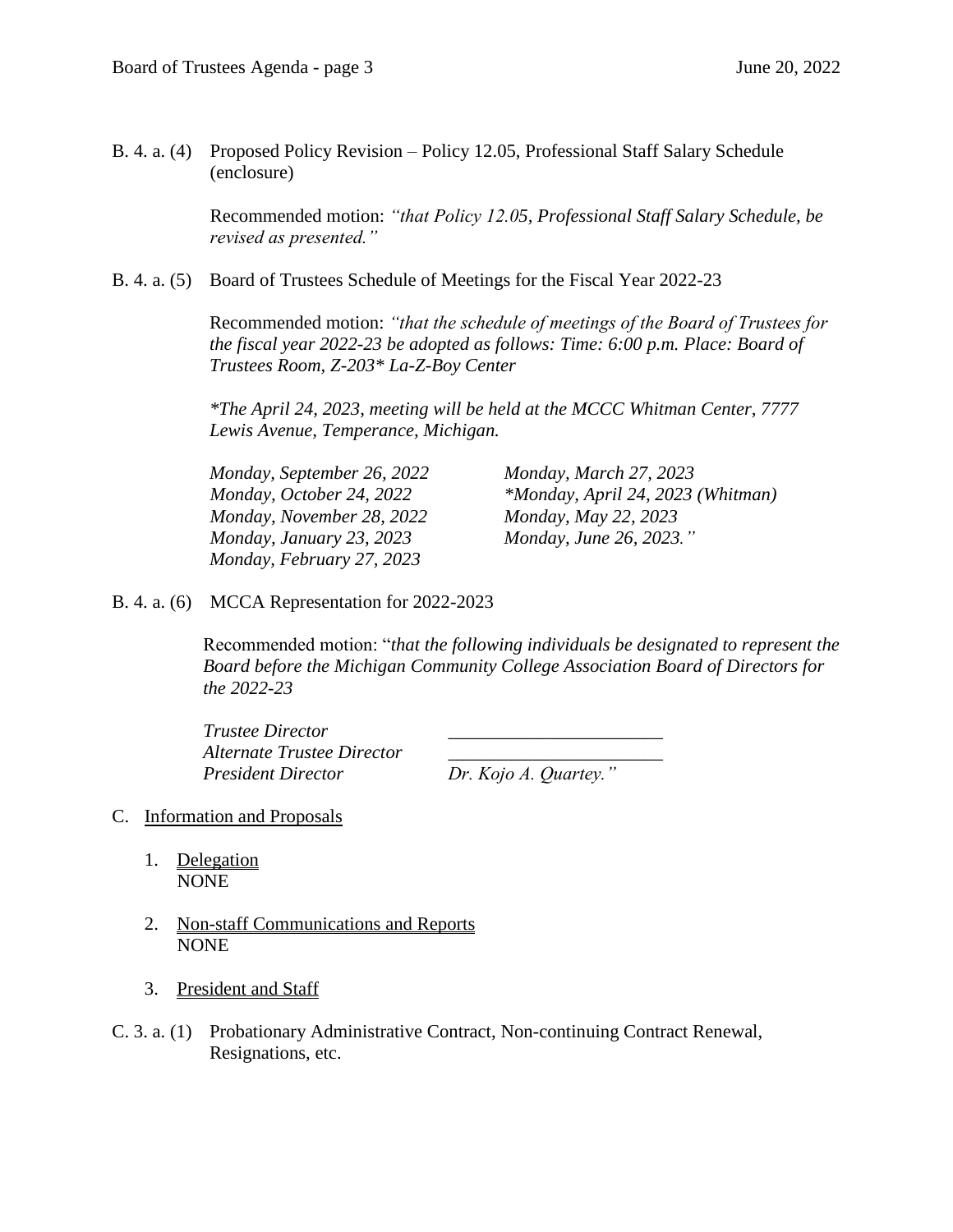Non-continuing Contract Renewal

Anthony Quinn, Director of Upward Bound, non-continuing contract, effective August 31, 2022 through September 1, 2023 (Title II Grant position)

1<sup>st</sup> Year Probationary Administrative Contract: Dana Blair, Director Financial Services, effective July 5, 2022 through June 30, 2023 (replacing AJ Fisher)

Resignations: Ronald Charter, Power Systems Trainee, effective June 5, 2022 Ijaz Ahmed, Director of Respiratory Therapy, effective July 8, 2022

Updated Retirement: Susan Hoffer, General Maintenance Worker, effective July 29, 2022 (updated from July 30, 2022)

- C. 3. a. (2) The Board received a note of thanks from Jane Clevenger for their heartfelt support and love given and expressed to her and her family at the passing of her daughter, Courtney Janelle (Clevenger) Lucio (enclosure)
- C. 3. a. (3) The Board received a note of thanks from Trustee William Bruck for the gift basket and card sent to him during his recovery from surgery (enclosure)
- C. 3. a. (4) Statement of General Fund Revenues and Expenses for the Period Ending May 31, 2022 (enclosure)
- C. 3. b. (1) President's Report (delivered under separate cover)
- C. 3. b. (2) Closed Session Discussion of the President's Evaluation and Goals and Measurable Outcomes (enclosures – delivered under separate cover – Board Only)

Recommended motion: *"that the Board of Trustees go into Closed Session to discuss a matter exempt from disclosure under Section 15.268(d) of the Open Meetings Act."*

# 4. Board Member and Committee Reports

- C. 4. b. (1) Appointment of Board By-laws Review Committee (Dowler)
- C. 4. b. (2) Appointment of Presidential Evaluation Tool Review Committee (Dowler)